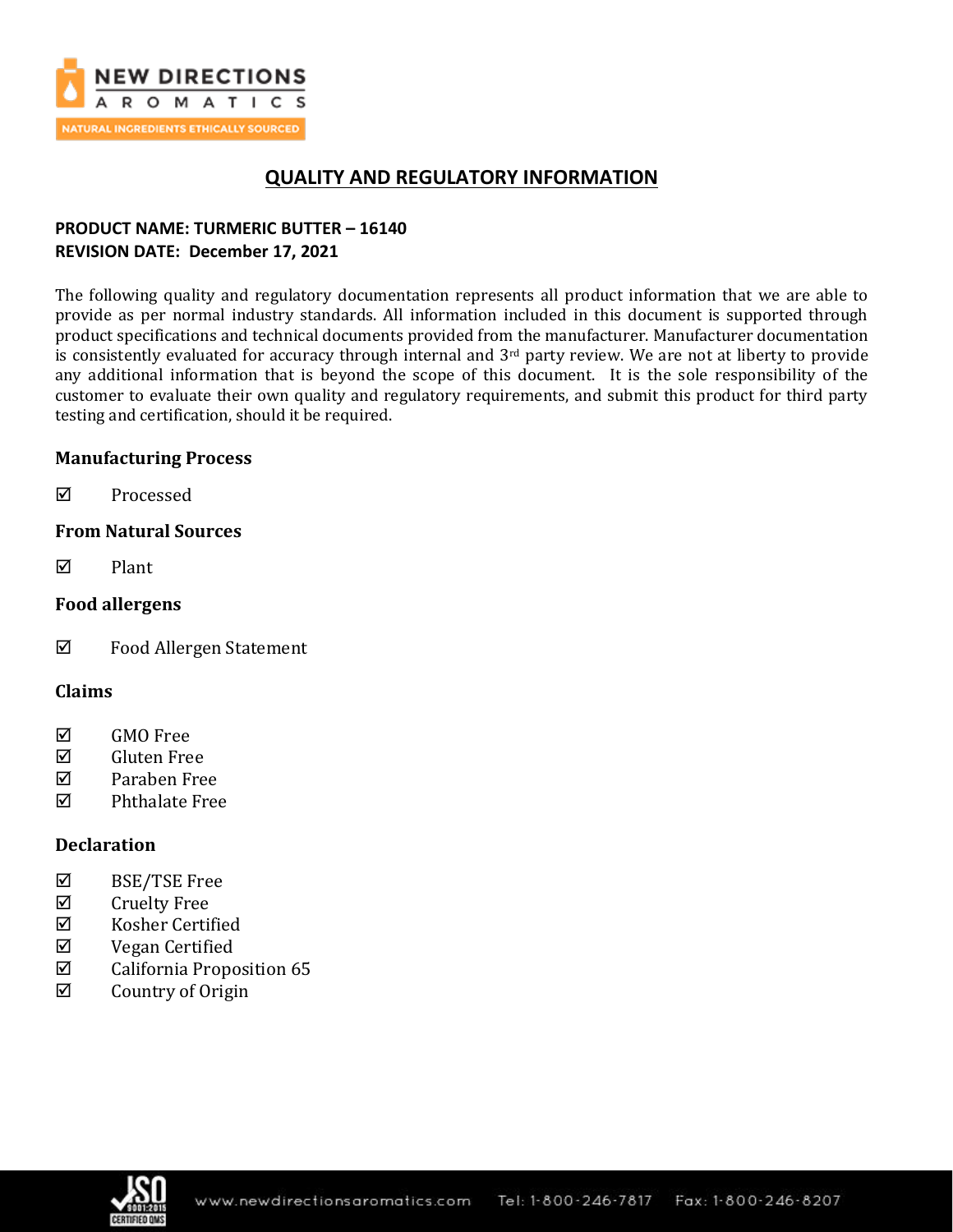

# **COMPOSITION STATEMENT**

### **PRODUCT NAME: TURMERIC BUTTER – 16140**

We hereby declare that, to the best of our knowledge, this product is composed of the following ingredients:

| <b>INCI Name</b>         | Source | CAS#                       | EC#       | $\%$       |
|--------------------------|--------|----------------------------|-----------|------------|
| Hydrogenated Soybean Oil | Plant  | 8016-70-4                  | 232-410-2 | 30 to 100  |
| Curcuma Longa Root Oil   | Plant  | 8024-37-1/84775-<br>$52-0$ | 283-882-1 | $1$ to $3$ |

#### **Disclaimer & Caution**

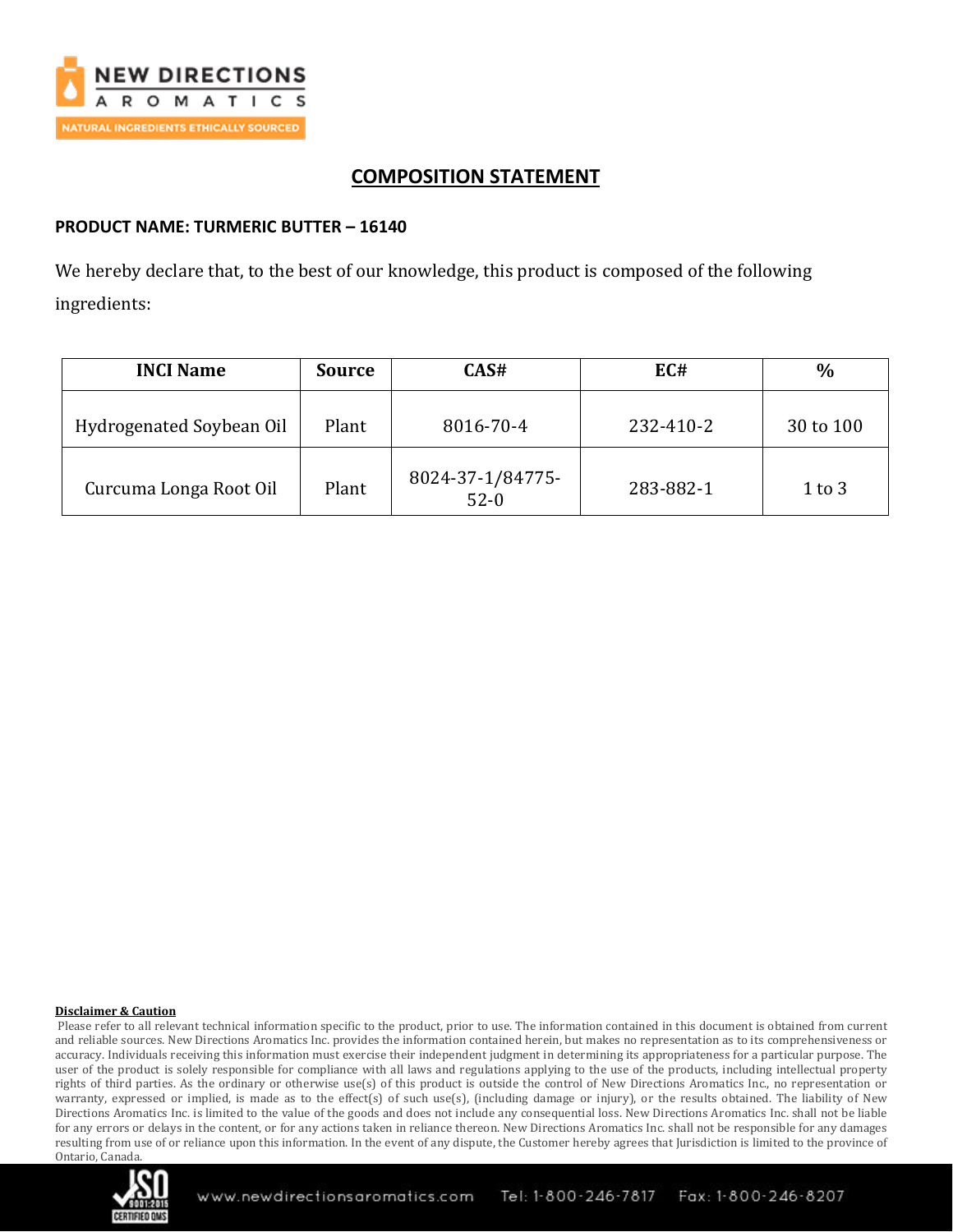

## **BY-PRODUCTS & IMPURITIES STATEMENT**

## **PRODUCT NAME: TURMERIC BUTTER – 16140**

We hereby declare that, to the best of our knowledge, this product was not produced from nor does it contain any of the following by-products and impurities:

- GMO material(s)
- Gluten or its derivatives
- Parabens
- Phthalates

#### **Disclaimer & Caution**

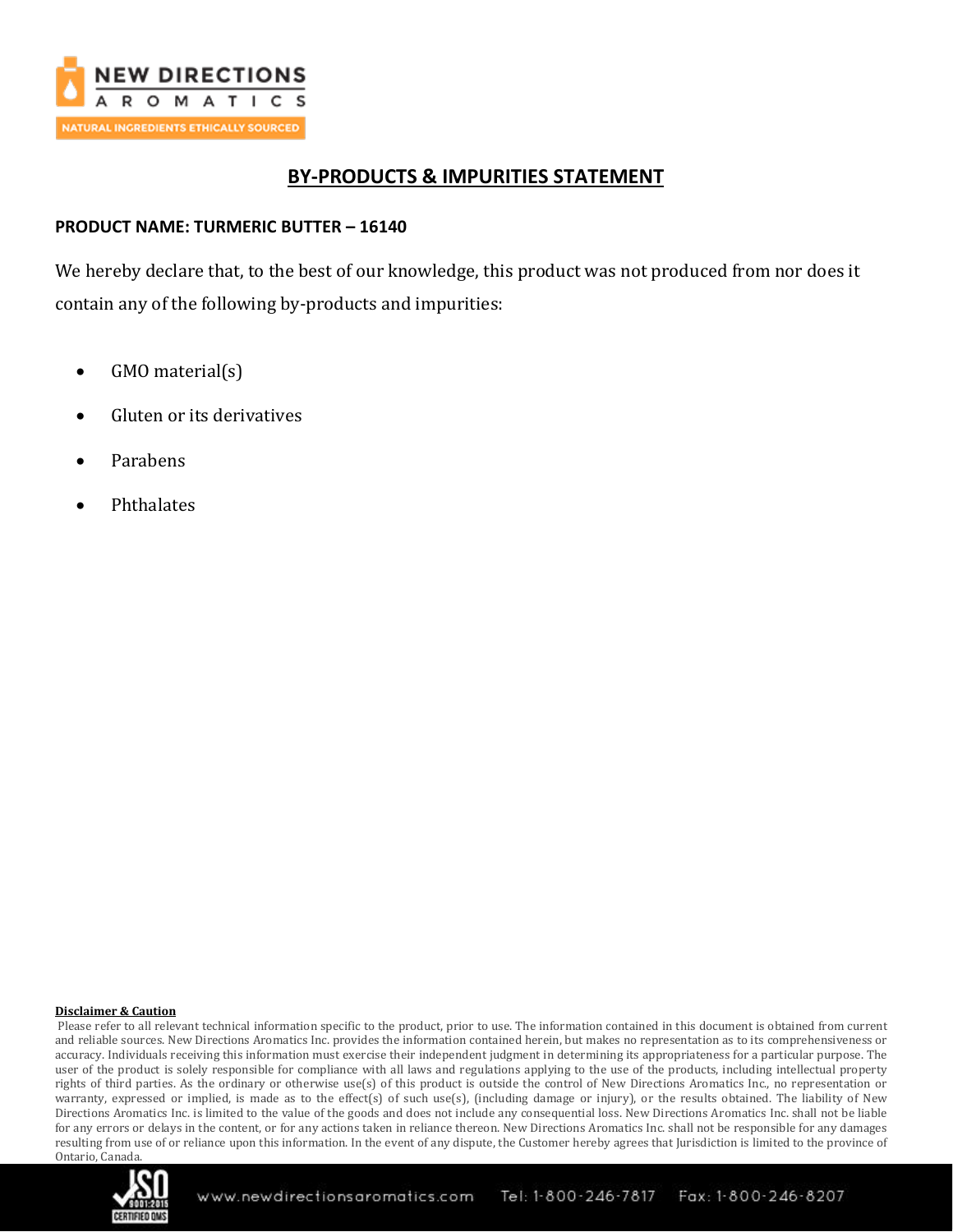

# **FOOD ALLERGEN INFORMATION**

### **PRODUCT NAME: TURMERIC BUTTER – 16140**

| Component                                      | Present in the product |  |
|------------------------------------------------|------------------------|--|
| Peanut (and/or derivatives,) e.g., protein oil | N <sub>o</sub>         |  |
| Tree Nuts (and/or derivatives)                 | N <sub>o</sub>         |  |
| Sesame Seeds (and/or derivatives)              | N <sub>o</sub>         |  |
| Wheat                                          | N <sub>o</sub>         |  |
| Gluten                                         | No                     |  |
| Soybeans (and/or derivatives)                  | N <sub>o</sub>         |  |
| Dairy (including lactose) or Eggs              | N <sub>o</sub>         |  |
| Fish or their products                         | N <sub>o</sub>         |  |
| Shellfish or their products                    | N <sub>o</sub>         |  |

#### **Disclaimer & Caution**

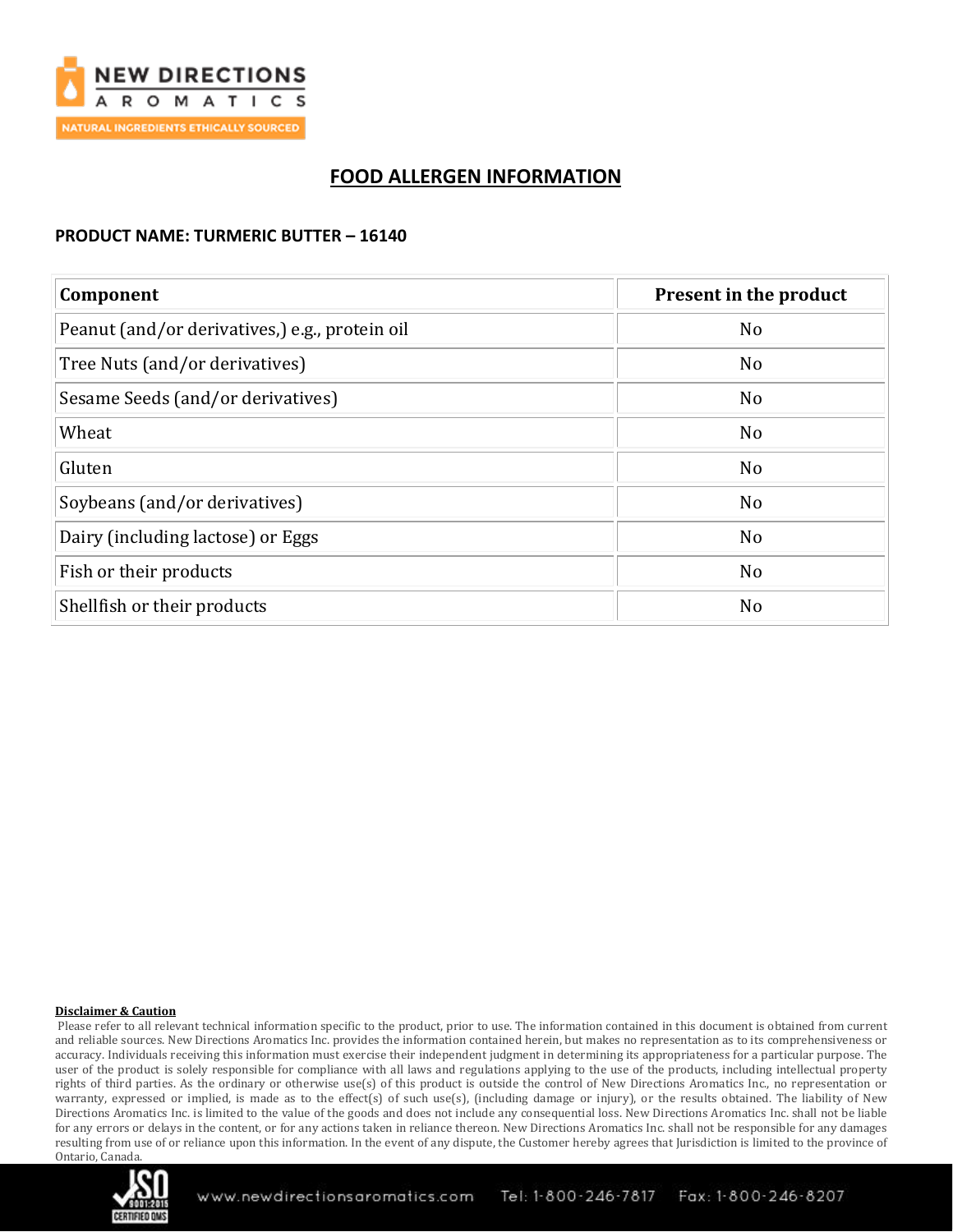

# **DECLARATION OF BOVINE SPONGIFORM ENCEPHALOPATHY (BSE)**

### **PRODUCT NAME: TURMERIC BUTTER – 16140**

We hereby declare that, to the best of our knowledge, this product was not made with and does not contain any animal material or derivatives and is free of BSE.

#### **Disclaimer & Caution**

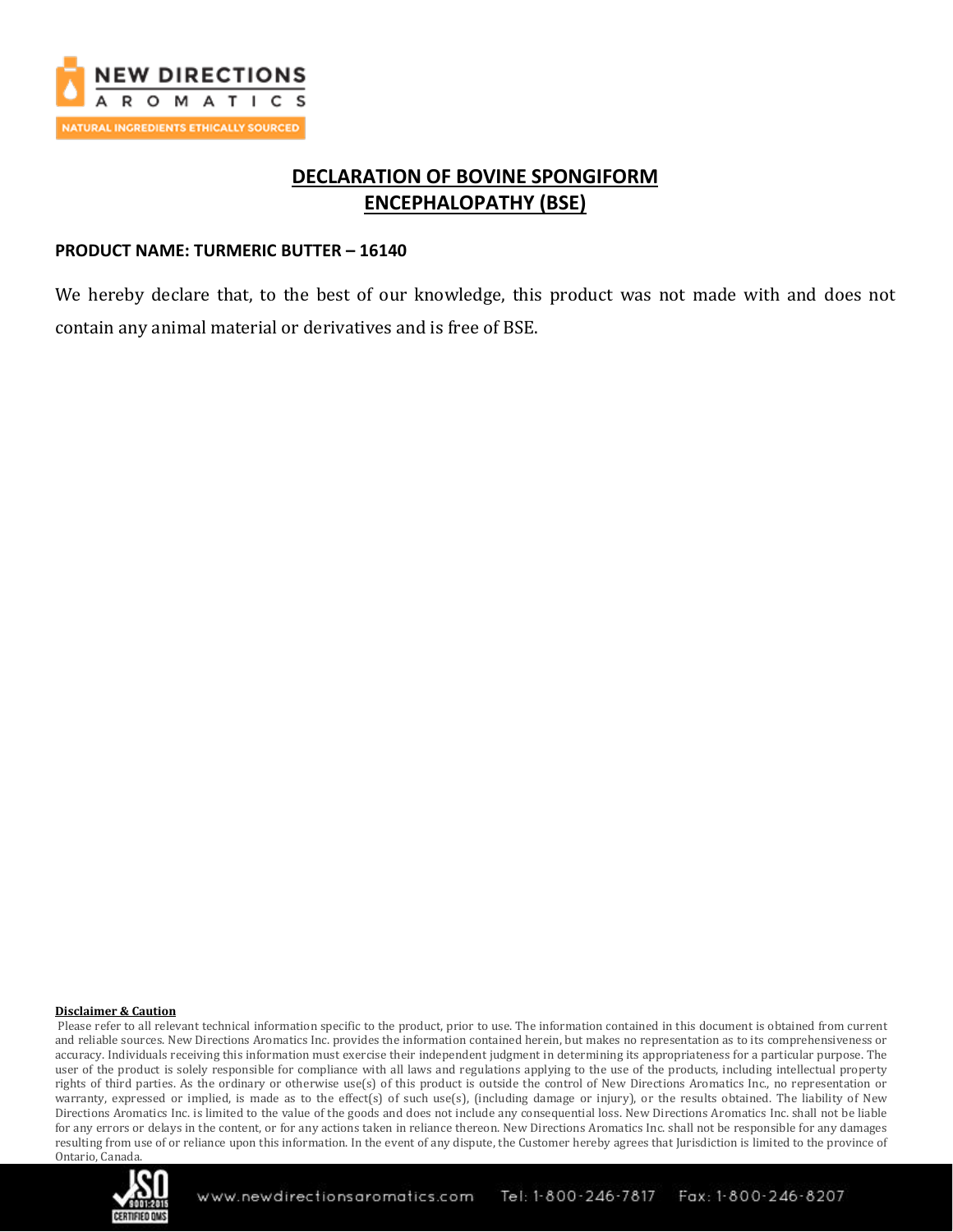

# **CRUELTY-FREE STATEMENT**

### **PRODUCT NAME: TURMERIC BUTTER – 16140**

We hereby declare that, to the best of our knowledge, this product has not been tested on animals.

#### **Disclaimer & Caution**

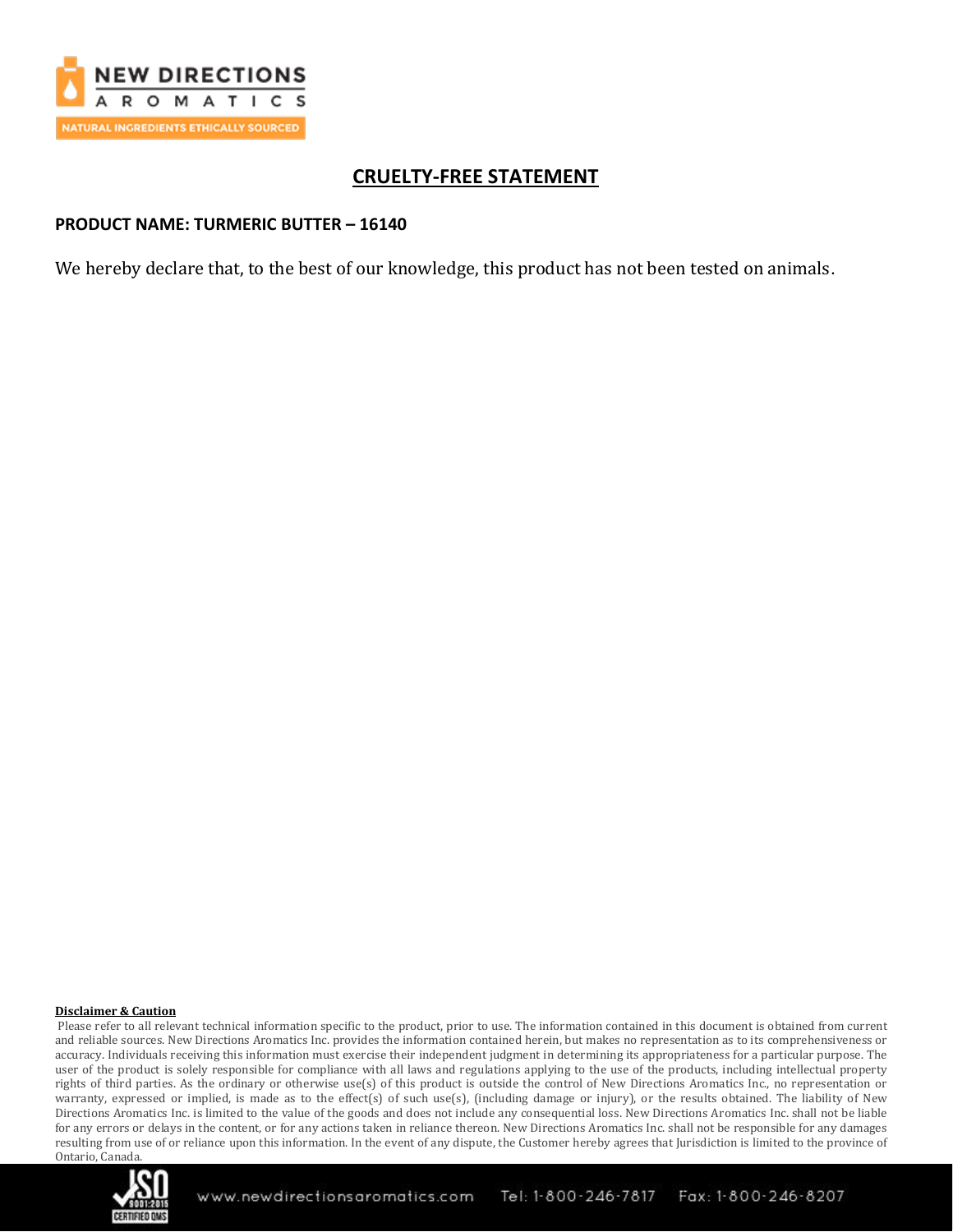

# **KOSHER STATEMENT**

### **PRODUCT NAME: TURMERIC BUTTER – 16140**

We hereby confirm that this product has been certified to Kosher standards.

#### **Disclaimer & Caution**

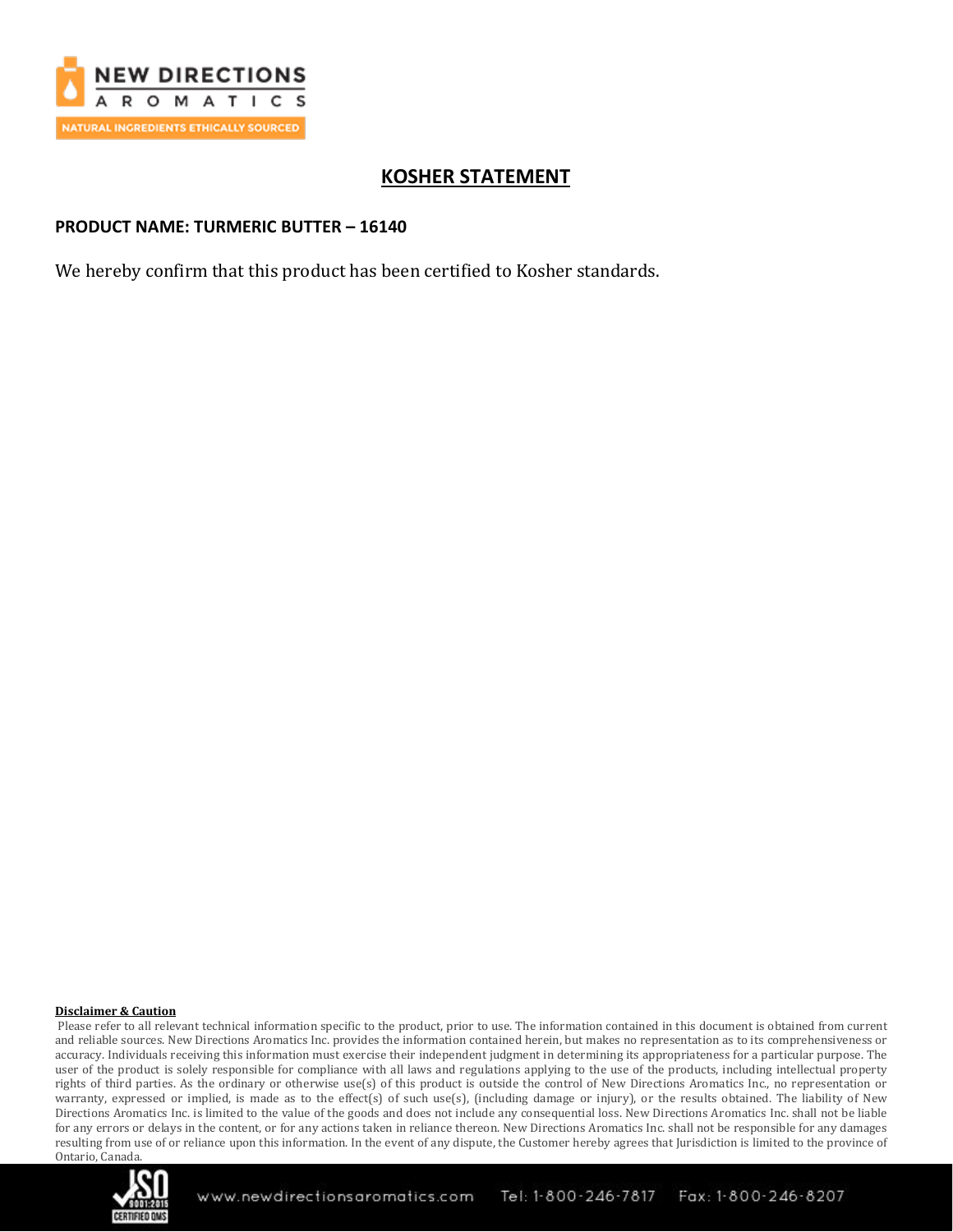

# **VEGAN STATEMENT**

### **PRODUCT NAME: TURMERIC BUTTER – 16140**

We hereby confirm that this product has been certified to Vegan standards.

#### **Disclaimer & Caution**

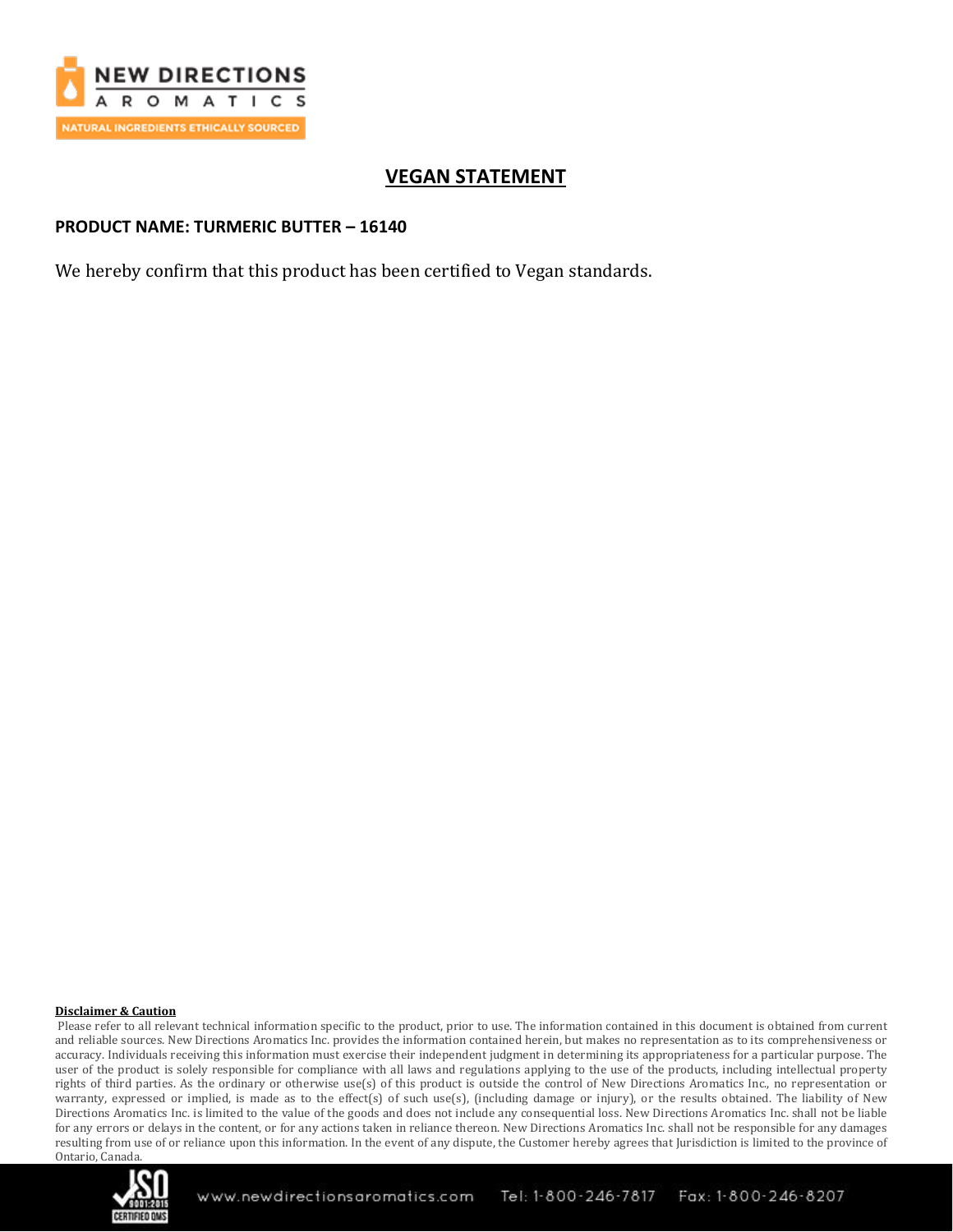

## **CALIFORNIA PROPOSITION 65 STATEMENT**

### **PRODUCT NAME: TURMERIC BUTTER – 16140**

We hereby declare that, to the best of our knowledge, this product does not contain any substance(s) that are listed in the California Proposition 65.

#### **Disclaimer & Caution**